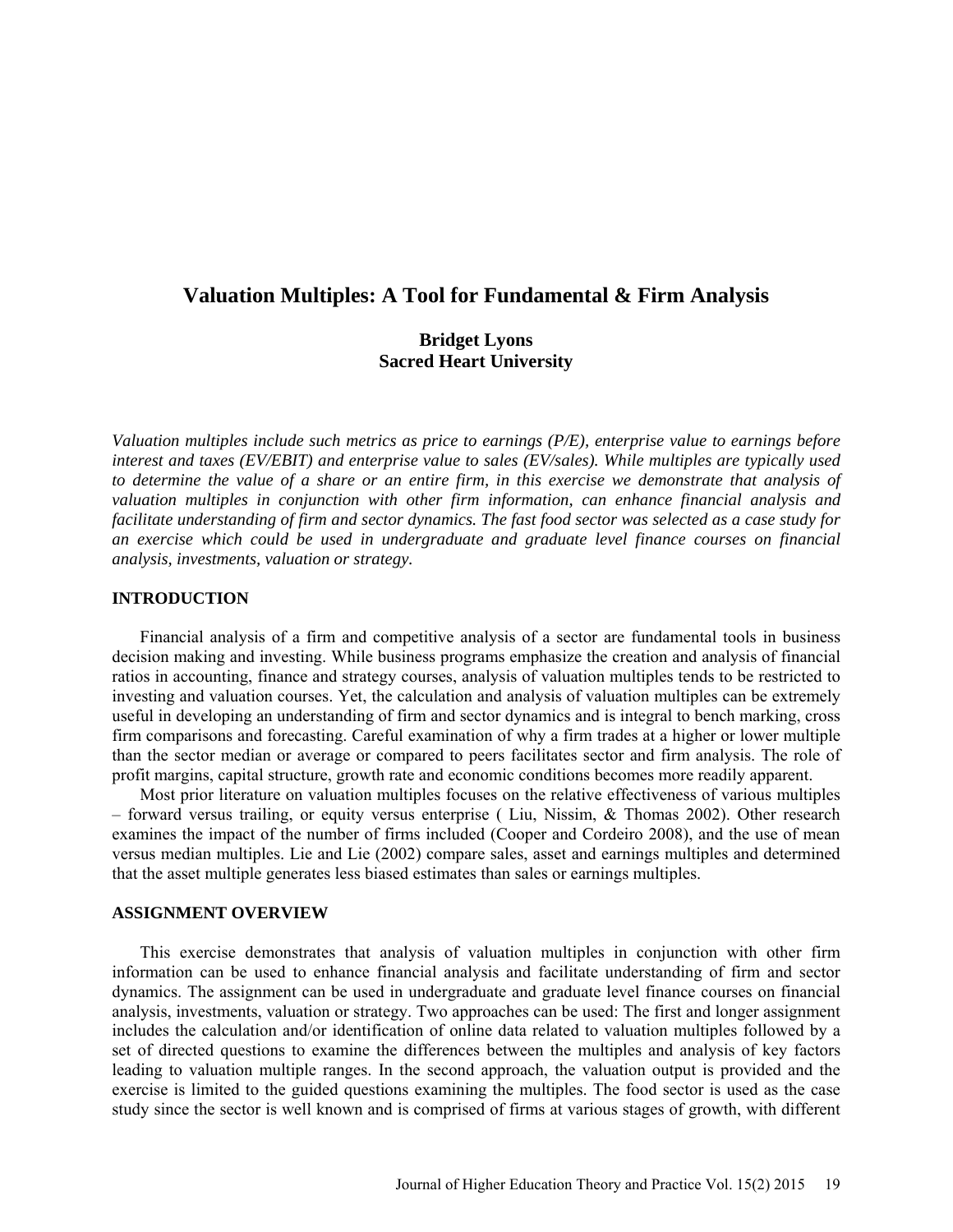profit margins and varying business models. Data on various equity and enterprise value multiples, profit margins, and growth rates was downloaded from publicly available information and is provided below in Table 1.

# **ASSIGNMENT PART A: INTRODUCTION TO VALUATION MULTIPLES**

Begin the exercise by asking questions to initiate a discussion on the purpose and use of multiples. This can be done through a quick quiz, live multiple-choice voting with devices to see where class knowledge stands or through a class discussion. It may also be assigned in advance as homework in a "flipped" classroom setting.

# *Questions might include:*

- o Name and explain some valuation multiples. Which multiple is most commonly used? Why?
- o Describe the pros and cons of using multiples to value a firm versus other approaches (such as discounted cash flow)
- o What factors might cause a firm to trade at a high multiple versus peers? A low multiple?
- o Do multiples vary across sectors? Why or why not?
- o Think about the fast food sector. Which firms do you think trade at the highest multiples? Why?

# *Key Points in Debrief*

During the debrief, cover these points:

- $\checkmark$  Valuing an asset relative to other comparable assets is a technique based on the premise that similar assets should trade at similar prices. The results yield valuable information since the numerator measures the value investors place on some measure of earnings.
- $\checkmark$  Compared to financial ratios, valuation multiples have the advantage of incorporating *current* investor perspectives on a firm's future earnings and risk and as well incorporate all available information at a point in time.
- $\checkmark$  Price/Earnings multiples are the most widely used and commonly provided multiple, possibly because of the availability of information required to calculate the multiple and its ease of use.
- $\checkmark$  Multiples need to be created so that the numerator and denominator are consistent. Enterprise multiples look at the value of the entire firm compared to a metric of sales or earnings available to all providers of capital. Enterprise multiples include EV/Sales; EV/EBIT and EV/EBITDA since sales and EBIT are available to all types of capital. Equity multiples include a measure of equity in the numerator (Price per share or market capitalization) and earnings to equity holders ONLY in the denominator (EPS or net income). Equity multiples include P/E and PEG.
- $\checkmark$  Comparables is another term for multiples analysis. Trading comparables (multiples based off current market valuations) are benchmarks for minority stakes and transactions comparables (based off valuations where the price reflects a controlling stake, for example an acquisition offer) usually include control premia relevant when examining an acquisition.

Next facilitate understanding of the significance of a multiple with the following question.

### **Discussion Point: What does a multiple really tell you?**

Taking a step back, what does a 10x P/E or 15x EV/EBITDA multiple really mean? What does the multiple tell you?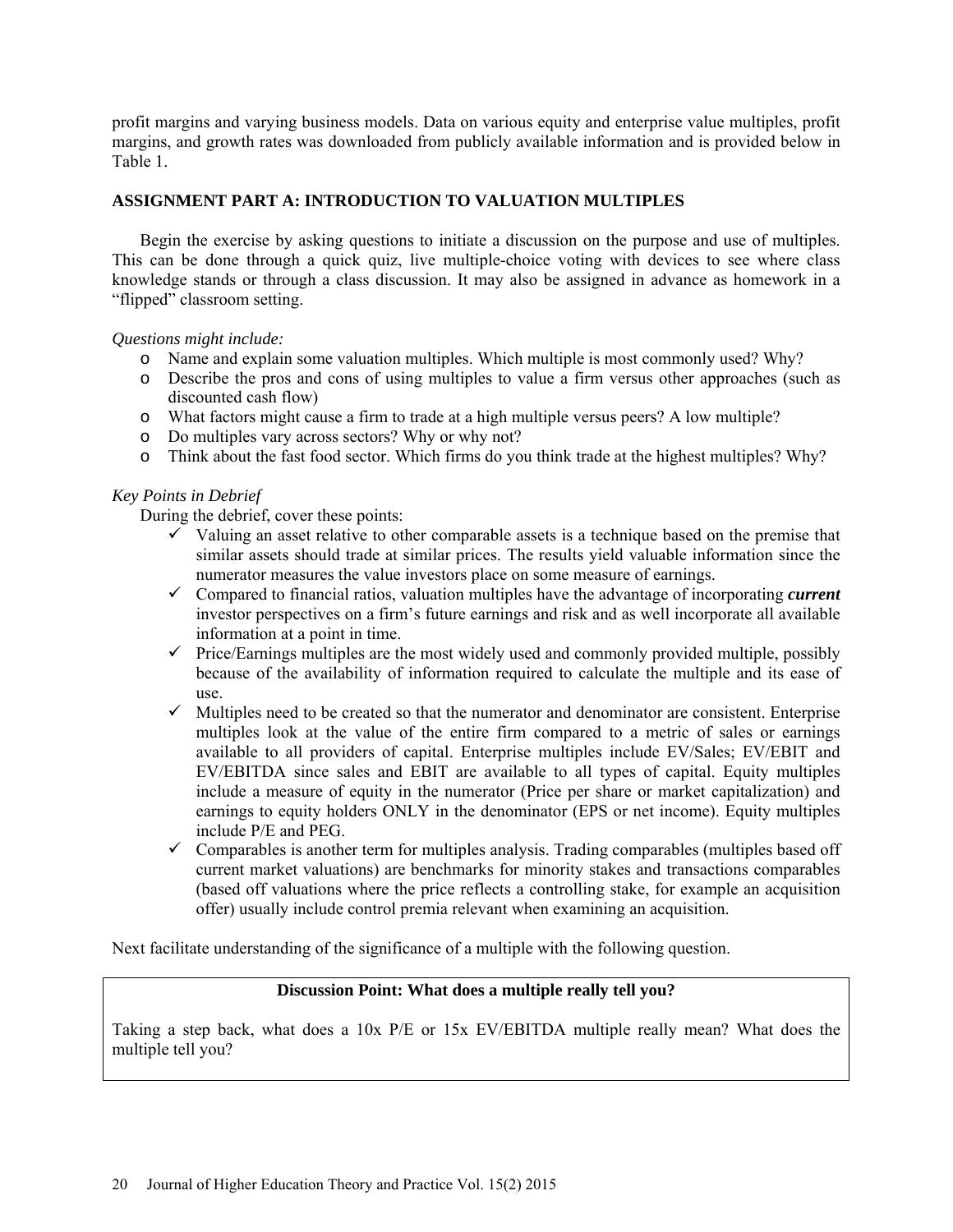**A valuation multiple tells you how much each dollar of some type of earnings (operating or net income) is worth by investors** *today***.** Differences in multiples are driven by the differences in their fundamental value, so, for example, a dollar of net income is generally valued more highly by an equity investor than a dollar of EBITDA. Similarly a dollar of technology firm income might be valued more highly than a dollar in the commodity food sector, due to different growth, margin and risk factors.

# **ASSIGNMENT PART B: SEARCHING FOR & CALCULATING VALUATION MULTIPLES (OPTIONAL SECTION)**

First we identify public sources of information and then provide an example of how to calculate multiples. Valuation Multiples are widely available. Below we show how to access publicly available information from Yahoo, CNBC and Google.

#### *Obtaining Information from Online Sources*

Go to *Yahoo Finance* and enter the ticker of a firm, here PNRA for Panera Bread Company. As of April 9, 2014 the P/E and EV/EBITDA multiples are provided in information on the Company under Key Statistics. Note the P/E is provided on both a trailing twelve months (ttm) and forward basis.

| <b>More On PNRA</b>                            | Predict<br><b>PNRA</b>                           | Fide<br>EXTRADE<br>Manage     |
|------------------------------------------------|--------------------------------------------------|-------------------------------|
| <b>QUOTES</b>                                  | <b>Ameritrade O</b><br>םד                        | <b>OPEN AN ACCOUNT</b><br>Fic |
| <b>Summary</b>                                 |                                                  | <b>E*TRADE SECURITIES LLC</b> |
| <b>Order Book</b>                              |                                                  |                               |
| <b>Options</b>                                 | Panera Bread Company (PNRA) - NasdaqGS * Follow  |                               |
| <b>Historical Prices</b>                       |                                                  |                               |
| <b>CHARTS</b>                                  | 170.59 $\text{*}$ 1.19 (0.70%) Apr 9, 4:00PM EDT |                               |
| <b>Interactive</b>                             |                                                  |                               |
| <b>Basic Chart</b>                             | <b>Key Statistics</b>                            |                               |
| <b>Basic Tech. Analysis</b>                    |                                                  |                               |
| <b>NEWS &amp; INFO</b>                         | Data provided by Capital IQ, except where noted. |                               |
| <b>Headlines</b>                               | <b>Valuation Measures</b>                        |                               |
| <b>Press Releases</b>                          | Market Cap (intraday) <sup>5</sup> :             | 4.66B                         |
| <b>Company Events</b><br><b>Message Boards</b> | Enterprise Value (Apr 10, 2014) <sup>3</sup> :   | 4.50B                         |
| <b>Market Pulse</b>                            | Trailing P/E (ttm, intraday):                    | 25.05                         |
| <b>COMPANY</b>                                 | Forward P/E (fye Dec 31, 2015) <sup>1</sup> :    | 21.38                         |
| <b>Profile</b>                                 | PEG Ratio (5 yr expected) <sup>1</sup> :         | 1.40                          |
| <b>Key Statistics</b>                          | Price/Sales (ttm):                               | 1.94                          |
| <b>SEC Filings</b>                             | Price/Book (mrg):                                | 6.61                          |
| <b>Competitors</b>                             | Enterprise Value/Revenue (ttm) <sup>3</sup> :    | 1.89                          |
| <b>Industry</b><br><b>Components</b>           | Enterprise Value/EBITDA (ttm) <sup>6</sup> :     | 10.78                         |
| <b>ANALYST COVERAGE</b>                        | <b>Cinemated Utabiliable</b>                     |                               |

On *Google Finance*, enter the ticker, again PNRA and the following summary information is provided. Note that the results will vary across sources in terms of the information provided and the results. So, for example, the P/E multiples differ somewhat here. Since multiples change over time you will notice that the values in this section reflect data from April 9, 2014 and differ somewhat from the table below where information was accessed March 31, 2014.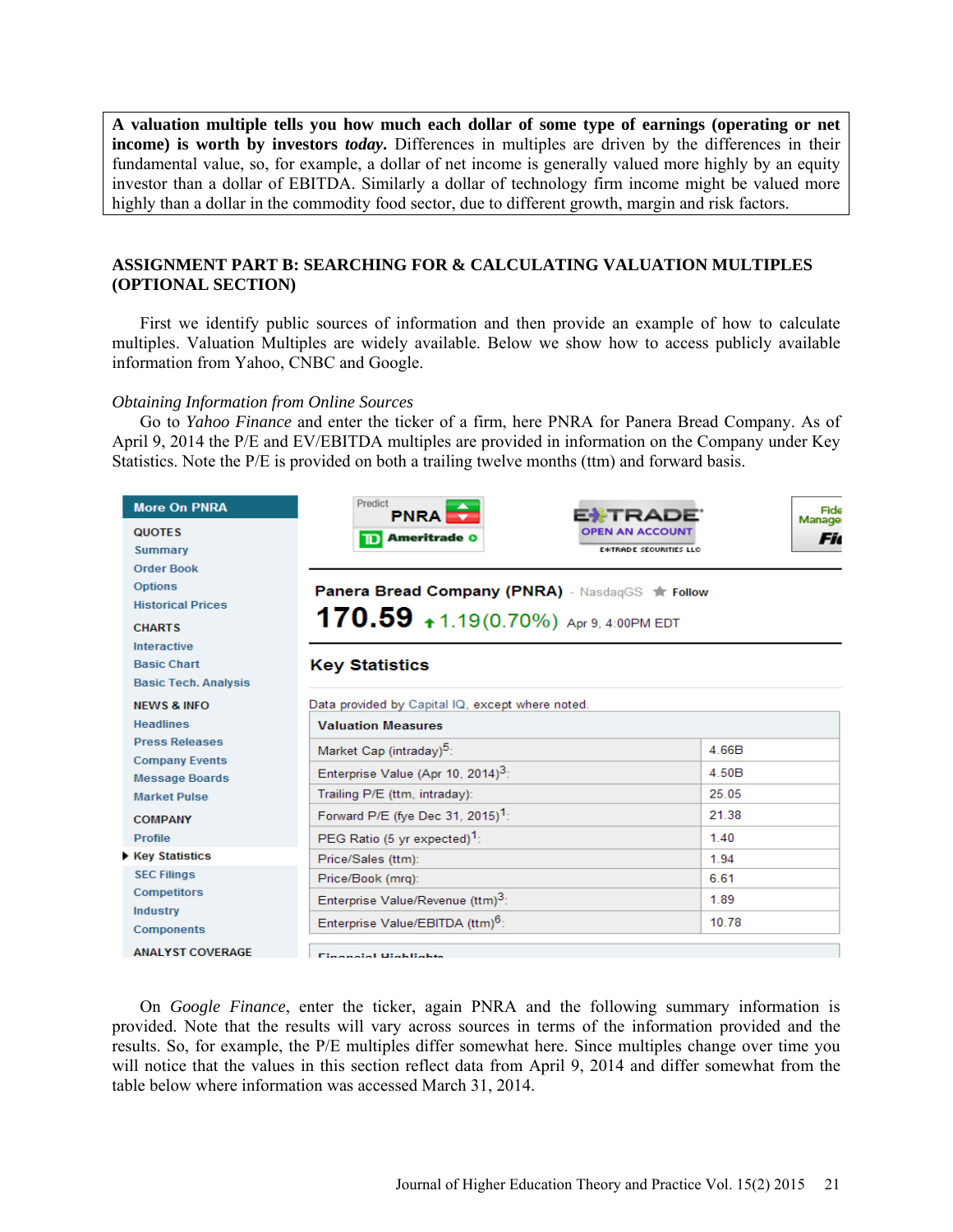| Finance                                                                                                          | Panera Bread Co (NASDAQ:PNRA)                                                                 |                  |                                                                                |                                                                                      |                                                                     |                      |                 |               |                   |              |                                     | Add to portfolio           |
|------------------------------------------------------------------------------------------------------------------|-----------------------------------------------------------------------------------------------|------------------|--------------------------------------------------------------------------------|--------------------------------------------------------------------------------------|---------------------------------------------------------------------|----------------------|-----------------|---------------|-------------------|--------------|-------------------------------------|----------------------------|
| Company<br>Summary<br><b>News</b><br>Option chain<br>Related companies<br><b>Historical prices</b><br>Financials | 170.59 0.00 (0.00%)<br>Apr 9 - Close<br>NASDAQ real-time data - Disclaimer<br>Currency In USD |                  | Range<br>52 week<br>Open<br>Vol / Avg.0.00/553,478.00<br>Mkt cap<br><b>P/E</b> | Div/yield<br>$\sim$<br>150.33 - 194.77<br>EPS<br>Bets<br>4.72B<br>Inst. own<br>25.00 | $8 + 1$ 43<br>6.82<br>Shares 27.67M<br>0.66<br>89%                  |                      |                 |               |                   |              |                                     |                            |
| <b>Markets</b>                                                                                                   | <b>Compare:</b> Enter ticker here                                                             | Add              |                                                                                |                                                                                      | ODow Jones   Nasdaq   BAGL   SBUX   KKD   PBPB   NATH   COSI   SWRL |                      |                 |               |                   |              |                                     |                            |
| <b>News</b>                                                                                                      | Zoom: 1d 5d 1m 3m 6m YTD 1y 5y 10y All                                                        |                  |                                                                                |                                                                                      |                                                                     |                      |                 |               |                   |              |                                     | Ν                          |
| Portfolios                                                                                                       | Apr 07, 2014 - Apr 09, 2014 +1.68 (0.99%)                                                     |                  |                                                                                |                                                                                      |                                                                     |                      |                 |               |                   |              |                                     |                            |
| Stock screener                                                                                                   |                                                                                               |                  |                                                                                |                                                                                      |                                                                     |                      |                 |               |                   |              |                                     |                            |
| Google Domestic Trends                                                                                           |                                                                                               |                  |                                                                                |                                                                                      |                                                                     |                      |                 |               |                   |              |                                     | $-70$                      |
|                                                                                                                  | p                                                                                             |                  |                                                                                |                                                                                      | X <br>K                                                             |                      |                 | V             | $\mathsf{C}$<br>E |              | T <br> A <br>Υ                      | 0<br>165                   |
| Recent Quotes (180 days)                                                                                         |                                                                                               |                  |                                                                                |                                                                                      |                                                                     |                      |                 |               |                   |              | H.                                  |                            |
| dig   %                                                                                                          | Mon Apr 7<br>11 am                                                                            | 12 <sub>pm</sub> | 1 pm                                                                           | 3 pm<br>2 pm                                                                         | Tue Apr 8<br>11 am                                                  | 12 pm                | 1 <sub>pm</sub> | 2 pm<br>3 pm  | Wed Apr 9         | 11 am        | 12 <sub>pm</sub><br>1 <sub>pm</sub> | 3 pm<br>2 <sub>pm</sub>    |
| 170.59<br>0.00<br>PNRA                                                                                           | Volume (thous / 2min)                                                                         |                  |                                                                                |                                                                                      |                                                                     |                      |                 |               |                   |              |                                     | 35                         |
| 556.40<br>0.00<br><b>CMG</b>                                                                                     |                                                                                               |                  |                                                                                |                                                                                      |                                                                     |                      |                 |               |                   |              |                                     |                            |
| 47.74<br>0.00<br>CAKE                                                                                            |                                                                                               |                  |                                                                                |                                                                                      |                                                                     |                      |                 |               |                   |              |                                     | $17.5 -$                   |
| 144.07<br>0.00<br><b>BWLD</b>                                                                                    |                                                                                               |                  |                                                                                |                                                                                      |                                                                     |                      |                 |               |                   |              |                                     |                            |
| 76.81<br>0.00<br><b>YUM</b>                                                                                      |                                                                                               |                  |                                                                                |                                                                                      |                                                                     |                      |                 |               |                   |              |                                     |                            |
| 98.35<br>0.00<br><b>MCD</b>                                                                                      |                                                                                               |                  |                                                                                |                                                                                      | 2013                                                                |                      |                 |               |                   |              | 2014                                |                            |
| 8.63<br>0.00<br><b>WEN</b>                                                                                       | $\overline{\mathbf{C}}$                                                                       |                  |                                                                                |                                                                                      |                                                                     |                      |                 |               |                   |              |                                     |                            |
| 50.29<br>0.00<br>DRI                                                                                             | Settings   Technicals   as Link to this view                                                  |                  |                                                                                |                                                                                      |                                                                     |                      |                 |               |                   |              |                                     | Volume delayed by 15 mlns. |
| 72.48<br>0.00<br><b>SBUX</b><br>24.92<br>DFT-B<br>0.00                                                           | Related companies                                                                             |                  |                                                                                |                                                                                      |                                                                     |                      |                 |               |                   |              |                                     |                            |
| Create portfolio from quotes                                                                                     | Show: Most Recent Annual V                                                                    |                  |                                                                                |                                                                                      |                                                                     |                      |                 |               |                   |              |                                     | Add or remove columns      |
|                                                                                                                  |                                                                                               |                  | Valuation                                                                      | Dividend                                                                             | Financial ratios                                                    | Operating metrics    |                 | Stock metrics |                   |              | Margins                             |                            |
|                                                                                                                  | Company name                                                                                  |                  | P/E ratio                                                                      | Dividend yield                                                                       | Total debt to equity                                                | Return on avg assets |                 | <b>Beta</b>   | Net profit margin | Gross margin | EBITD margin                        | Operating margin           |
|                                                                                                                  | PNRA<br><b>Panera Bread Co</b>                                                                |                  | 25.00                                                                          |                                                                                      | 0.00                                                                |                      | 16.02           | 0.73          | 8.23              | 61.57        | 17.45                               | 12.99                      |
|                                                                                                                  | Einstein Noah Res.<br><b>BAGL</b>                                                             |                  | 21.93                                                                          | 3.25                                                                                 | 496.96                                                              |                      | 6.09            | 0.51          | 2.98              | 21.16        | 10.40                               | 5.67                       |
|                                                                                                                  | <b>SBUX</b><br>Starbucks Corpora                                                              |                  | 560.86                                                                         | 1.43                                                                                 | 29.00                                                               |                      | 0.09            | 1.04          | 0.06              | 28.36        | 19.22                               | $-2.19$                    |
|                                                                                                                  | <b>KKD</b><br>Krispy Kreme Doug.                                                              |                  | 36.97                                                                          |                                                                                      | 0.76                                                                |                      | 10.07           | 1.22          | 7.44              | 17.97        | 12.51                               | 10.02                      |
|                                                                                                                  | PBPB<br><b>Potbelly Corp</b>                                                                  |                  |                                                                                |                                                                                      | 0.71                                                                |                      | 0.82            |               | 0.43              | 70.85        | 6.83                                | 0.49                       |
|                                                                                                                  | <b>NATH</b><br>Nathan's Famous                                                                |                  | 26.72                                                                          |                                                                                      | 0.00                                                                |                      | 15.86           | 0.35          | 10.44             | 33.50        | 18.91                               | 17.60                      |
|                                                                                                                  | COSI<br>Cosi Inc.                                                                             |                  |                                                                                |                                                                                      | 0.00                                                                |                      | $-15.89$        | 1.47          | $-4.53$           | 77.37        | $-0.37$                             | $-4.60$                    |
|                                                                                                                  | U-SWIRL Inc<br><b>SWRL</b><br><b>RKLC</b><br>Rockelle Corp.                                   |                  |                                                                                |                                                                                      | 53.55<br>89.91                                                      |                      | $-121.17$       | 1.23          | -932.53           | 57.23        | $-918.07$                           | $-938.55$                  |
|                                                                                                                  | CBOU<br>Caribou Coffee Co.                                                                    |                  | 0.00                                                                           |                                                                                      | 0.00                                                                |                      | 29.05           | 1.51          | 10.90             | 50.18        | 8.76                                | 4.65                       |
|                                                                                                                  | KAHL<br>Kahala Corp.                                                                          |                  |                                                                                |                                                                                      | 44.37                                                               |                      | $-9.64$         |               | $-19.96$          | 28.49        | 8.62                                | 0.92                       |
|                                                                                                                  |                                                                                               |                  |                                                                                |                                                                                      |                                                                     |                      |                 |               |                   |              |                                     |                            |

*CNBC* provides information as well. Enter PNRA for the ticker and select "profile". You will be provided with a firm overview, investment information and performance data for the firm, industry, sector and S&P 500.

| <b>QUOTE</b><br><b>CHART</b>                                                                                                                                                                                                                                                                                                                                                           | <b>PROFILE</b><br><b>NEWS</b> | <b>EARNINGS</b> | <b>PEERS</b>                               | <b>FINANCIALS</b>                   | <b>OWNERSHIP</b>                                                                                  |                                        |
|----------------------------------------------------------------------------------------------------------------------------------------------------------------------------------------------------------------------------------------------------------------------------------------------------------------------------------------------------------------------------------------|-------------------------------|-----------------|--------------------------------------------|-------------------------------------|---------------------------------------------------------------------------------------------------|----------------------------------------|
| PANERA BREAD CO PNRA.O: NASDAQ<br>Industry: Restaurants & Bars<br><b>COMPANY PROFILE</b>                                                                                                                                                                                                                                                                                               |                               |                 |                                            |                                     |                                                                                                   |                                        |
| <b>Company Details</b>                                                                                                                                                                                                                                                                                                                                                                 |                               |                 |                                            |                                     |                                                                                                   |                                        |
| Panera Bread Company (Panera) s a national bakery-cafe concept with<br>1,541 Company-owned and franchise-operated bakery-cafe locations<br>in42 states, the District of Columbia, and Ontario, Canada, Panera<br>operates under the Panera Bread, Saint Louis Bread Co. and Paradise<br>Bakery & Cafe trademark names. Its bakery-cafes are located in urban,<br>suburban, strip  More |                               |                 |                                            | <b>Market Cap</b>                   | <b>Shares Outstanding</b><br>Institutional Ownership<br>Last Stock Split None                     | 27.7M<br>93.15%<br>4.7B<br><b>None</b> |
| Ronald M. Shaich Chairman & Chief<br>Executive                                                                                                                                                                                                                                                                                                                                         |                               |                 | ROAD.ST LOUIS.<br><b>MISSOURI</b><br>63127 | Address: Suite 100 3630 SOUTH GEYER | www.panerabread.com                                                                               |                                        |
| <b>Investment Ratings</b>                                                                                                                                                                                                                                                                                                                                                              |                               |                 |                                            |                                     |                                                                                                   |                                        |
| <b>Analyst Consensus &amp; Trends</b>                                                                                                                                                                                                                                                                                                                                                  |                               |                 |                                            | <b>PNRA.O Highlights</b>            |                                                                                                   |                                        |
| STRONG BUY B                                                                                                                                                                                                                                                                                                                                                                           | <b>HOLD</b>                   |                 | Rating                                     |                                     | First Call expects 1.52 EPS for next quarter.<br>The current Price Target for PNRA.O is \$181.06. |                                        |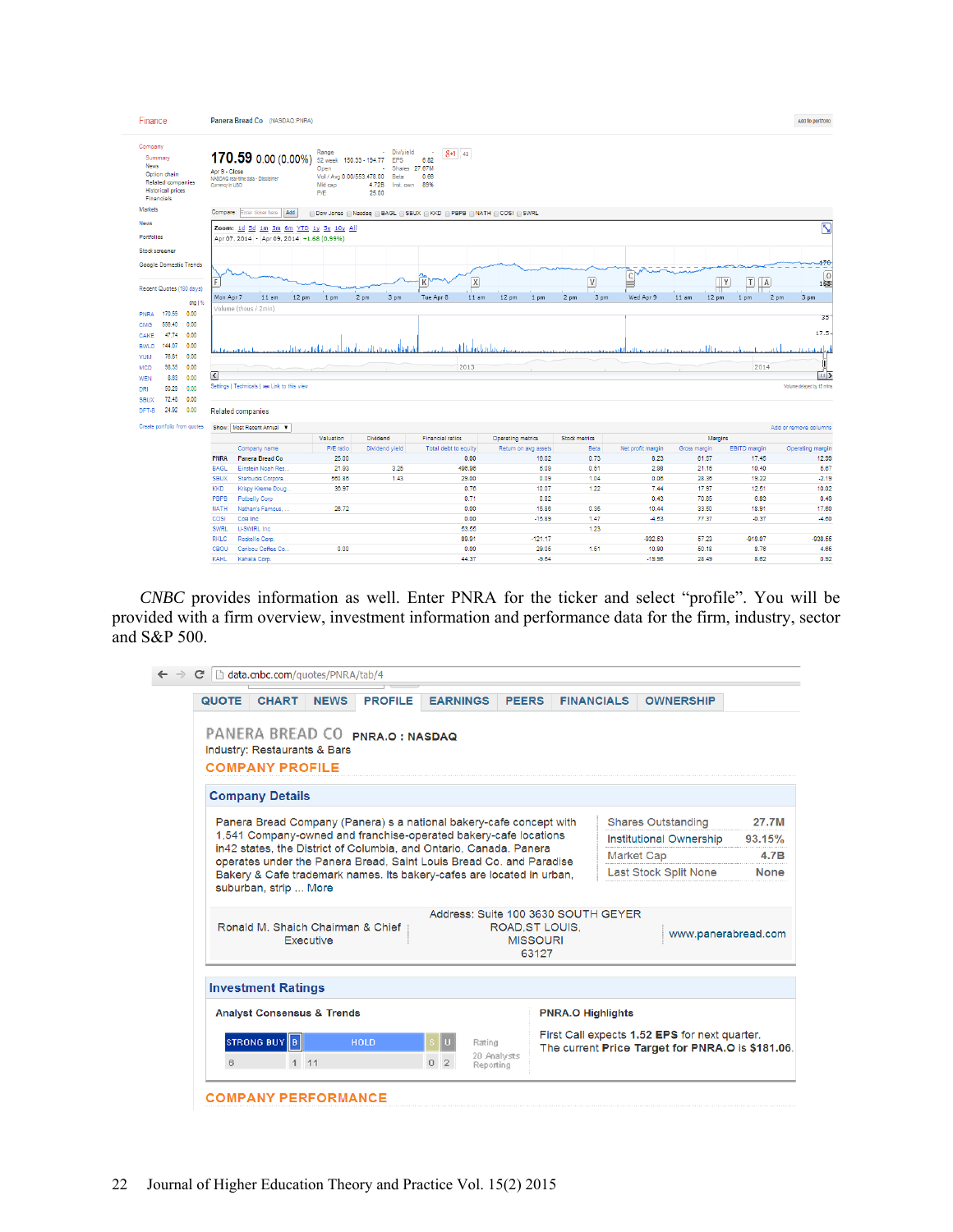|                                      |                      |                         |                                   | $\rightarrow$ Company Earnings |
|--------------------------------------|----------------------|-------------------------|-----------------------------------|--------------------------------|
| <b>Growth Rates</b>                  |                      |                         |                                   |                                |
| <b>Earnings per Share</b>            | <b>Revenue</b>       |                         | <b>Dividend</b>                   |                                |
| 2009<br>2012<br>2010<br>2011<br>2013 | 2009<br>2010<br>2011 | 2012<br>2013            | 2009<br>2010<br>2011<br>2012      | 2013                           |
| PNRA.O<br>$\blacksquare$ Industry    |                      |                         | Mouse over chart for more details |                                |
|                                      |                      |                         | ∣→∣                               | Peer Comparison                |
| <b>Key Measures</b>                  |                      |                         | Select View Show All              | ۷.                             |
| <b>VALUATION</b>                     | PNRA.O               | <b>Industry Average</b> | Sector Average                    | S&P 500                        |
| Price/Earnings (TTM)                 | 24.79                | 28.60                   | 24.95                             | 21.75                          |
| Price/Cash Flow                      | 15.10                | 16.35                   | 15.64                             | 13.28                          |
| Price/Sales (TTM)                    | 2.05                 | 0.64                    | 0.46                              | 0.62                           |
| Price/Book                           | 6.68                 | 9.79                    | 5.91                              | 4.31                           |
| <b>FINANCIAL STRENGTH</b>            |                      |                         |                                   |                                |
| Quick Ratio (MRQ)                    | 0.69                 | --                      |                                   |                                |
| Current Ratio (MRQ)                  | 1.00                 | 144                     | 148                               | 1.97                           |
| LT Debt to Equity (MRQ)              | 0.00                 | 115.06                  | 836.22                            | 213.21                         |
| Total Debt to Capital (MRQ)          | 0.00                 | 48.53                   | 41.98                             | 34.56                          |
| <b>Return On Equity</b>              | 25.68                | 1.00                    | 1.00                              | 1.00                           |
| <b>Return On Assets</b>              | 16.08                | 13.80                   | 5.53                              | 8.84                           |
| Return On Invested Capital           | 25.87                | 15.23                   | 13.35                             | 13.90                          |
| <b>ASSETS</b>                        |                      |                         |                                   |                                |
| <b>Asset Turnover</b>                | 2.02                 | 1.28                    | 1.34                              | 0.74                           |
| Assets per Employee                  | \$52.0K              | \$139.2K                | \$629.0K                          | \$2.4M                         |
| <b>Inventory Turnover</b>            | 44.04                | 75.24                   | 50.38                             | 19.19                          |
| <b>PROFITABILITY</b>                 |                      |                         |                                   |                                |
| <b>EBITDA</b>                        | \$420.3M             | \$1.9B                  | \$3.0B                            | \$5.6B                         |
| <b>Operating Margin</b>              | 13.0%                | 19.7%                   | 12.3%                             | 20.9%                          |
| <b>Profit Margin</b>                 | 8.2%                 | 10.5%                   | 6.3%                              | 14.4%                          |
| <b>Gross Profit Margin</b>           | 57.1%                | 33.3%                   | 34.6%                             | 46.7%                          |

In addition to these public sources, you may have access to subscription or proprietary information, for example through Bloomberg and other sources. We later include some information obtained from Bank of America/Merrill for discussion purposes to highlight nonpublic sources.

#### *Calculating Multiples*

If you want the class to calculate multiples, continue with this section, otherwise skip to Part 5 of the exercise. This section provides a brief overview on the basics of how to calculate P/E, EV/EBIT and EV/EBITDA multiples.

Steps in calculating a multiple:

- 1) Select desired multiple
- 2) Determine the value metric (numerator) generally share price, equity or enterprise value and the value driver (denominator), often EPS, net income, EBIT, EBITDA or revenues
- 3) Divide to get the multiple

*The multiple is a ratio of economic value. The numerator is the value measure; the denominator is the value driver.*

*Value measures* include share price, market capitalization and/or enterprise value. The value measure for equity multiples is current share price or market capitalization. Take care to use the diluted shares outstanding if calculating market capitalization. Enterprise value is the firm value and includes all capital sources: common equity, preferred equity and debt. Debt is typically calculated net of cash (debt minus cash and equivalents).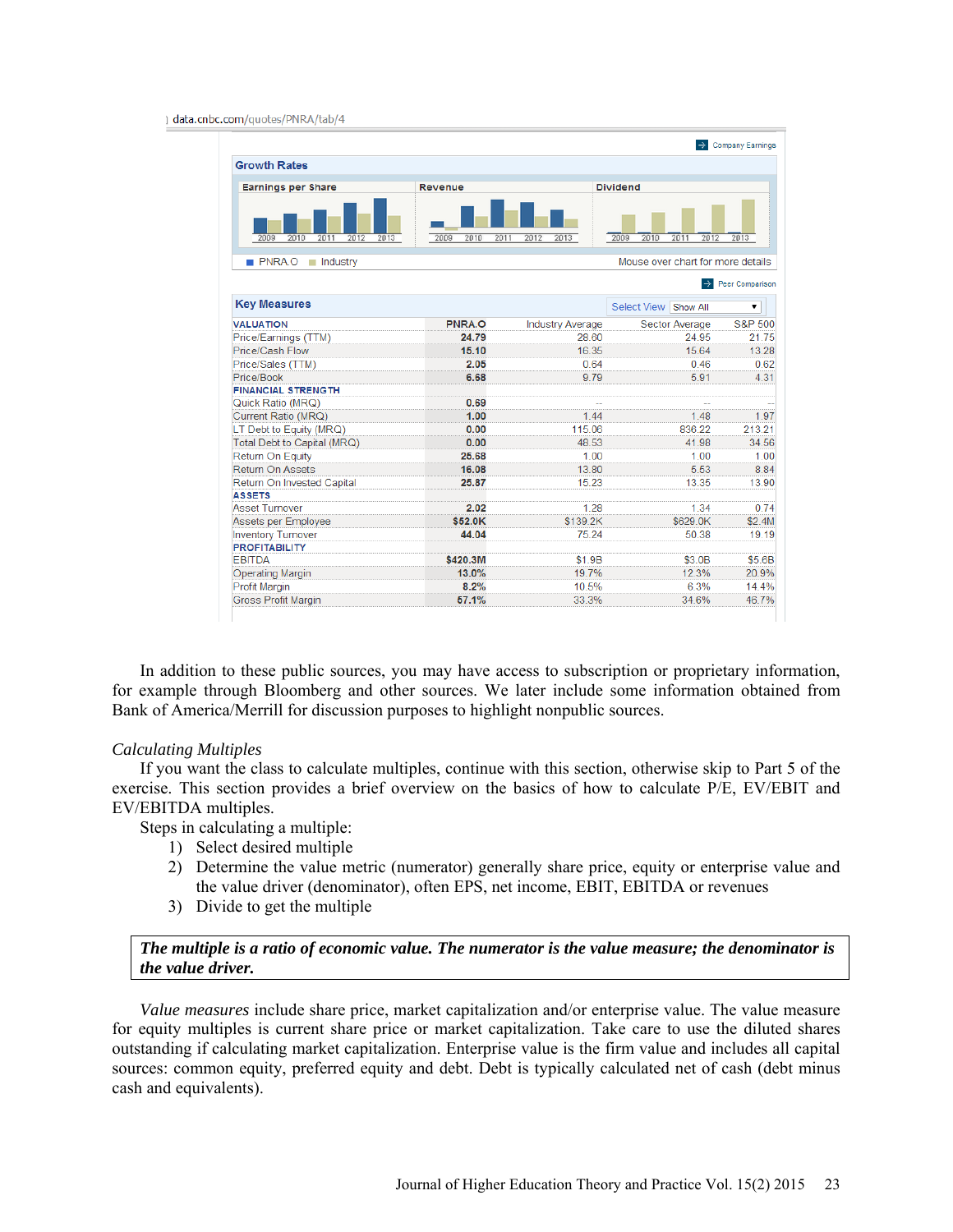*Value drivers* common in multiples include revenues, EBIT, earnings. It is important to be consistent in using either trailing or forward measures for the drivers. While forward measures are typically preferable since valuations reflect expectations about the future, the wider availability of trailing measures makes these more common. Be careful to match the numerator and denominator. Equity multiples should use EPS, net income or free cash flow to equity. Enterprise multiples should use EBIT, EBITDA, revenues or free cash flow.

Example: It is March 31, 2014

- o Panera (PNRA) stock is trading at \$176.47
- o Last year's revenues totaled \$2.39 billion
- o Trailing EPS is \$6.81
- o EBIT (trailing) is \$310 million
- o EBITDA (trailing) is \$417.08 million.
- o Market capitalization is \$4.86 billion
- o Enterprise value is \$4.63 billion

Find the P/E, EV/Sales, EV/EBIT and EV/EBITDA multiples.

 $P/E =$  price per share / earnings per share = \$176.47 / \$6.81 = 25.9 EV/Sales =  $$4.63b / $2.39b = 1.9$  $EV/EBIT = $4.63b / $0.31b = 14.9$ EV/EBITDA =  $$4.63b / $0.417b = 11.1$ 

Enterprise value = market capitalization plus net debt. Net debt equals debt minus cash. Since the enterprise value is less than the market capitalization, Panera must have more cash than debt.

### **ASSIGNMENT PART C – INTERPRETING MULTIPLES**

The first part of this exercise began with questions to initiate a discussion on the purpose and use of multiples and discussed the calculation and basic interpretation of the results. Here we apply these concepts to the food sector and demonstrate how comparing different multiples across a sector can enhance fundamental analysis.

Begin by asking the group to identify the firms they think will trade at the highest and lowest multiples from the following list: Buffalo Wild Wings, Cheesecake Factory, Chipotle, Darden, McDonald's, Panera, Starbucks, Wendy's and Yum Brands. The list was created to include different types of firms operating in the restaurant industry and as well different stages of maturity.

Following this, show the results in Table 1 and ask the group to answer the following questions. This works well as an "in- class" exercise done in groups but can also be assigned as homework or as a case.

### **Questions:**

- 1) Analyze the P/E multiples provided.
	- a. What factors might best explain the ordering of firms based on the trailing and forward P/E multiples.
	- b. Must the forward P/E be lower than the trailing P/E?
	- c. What are some possible explanations of Starbucks trailing P/E?
- 2) Analyze the EV multiples provided.
	- a. Why does McDonald's have one of the highest EV / Sales multiples but the lowest P/E multiple?
	- b. How should we interpret the EV/EBIT versus EV/EBITDA multiples?

# **Debrief:**

These questions allow for a discussion of sector and firm dynamics.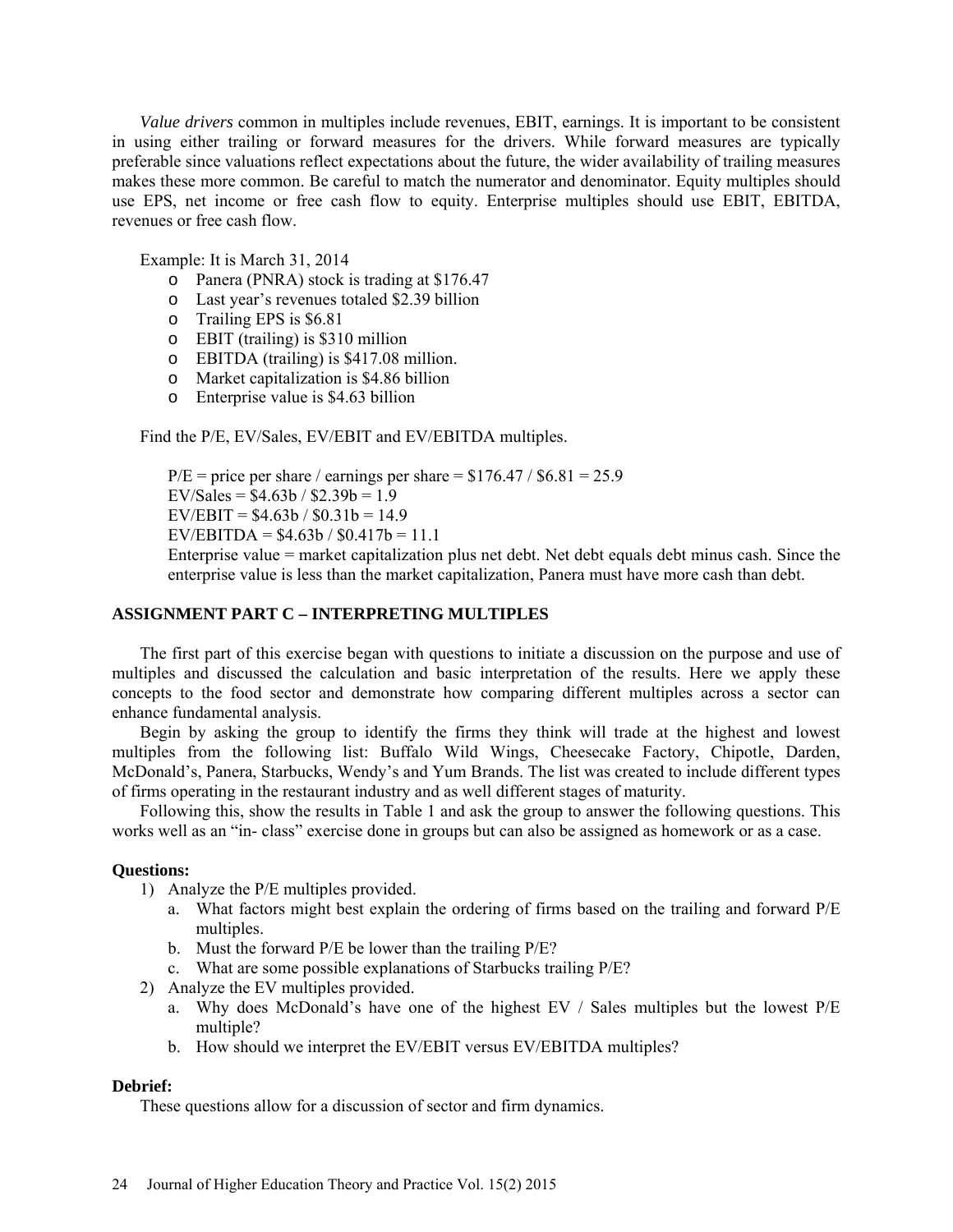Question 1 allows for a discussion of what drives relative equity valuations – this can enhance discussions of financial analysis and benchmarking.

- o Firms with relatively high growth rates will generally trade at higher multiples.
- o Differences in mature firms in a sector can be analyzed by thinking about the steady state drivers of value: growth, margins, capital requirements and costs and tax rates.
- o In this example, the highest forward P/E multiples are for Chipotle and Buffalo Wild Wings. Both firms are expanding rapidly so investors appear to be willing to pay relatively more for a dollar of EPS at these firms than in the rest of the sector.
- o McDonald's has the lowest P/E multiple perhaps due to expectations about future growth.
- o Time permitting, ask students to consider why one sector might trade at a higher or lower P/E multiple than the S&P 500 overall (approximately 19.5 in spring 2014).

Key issues from Question 1:

- a. Key factors: future growth rates, margins, capital costs, taxes, required capital.
- b. The numerator price per share is fixed at a point in time. For a trailing P/E multiple divide by historic earnings; for a forward multiple divide by forecasted earnings. Since the numerator is fixed the forward P/E multiple must be higher if earnings are forecasted to grow.
- c. Yahoo, CNBC and Google Finance report a trailing P/E multiple at Starbucks well above 400 while the forward P/E multiple by Yahoo is 23. This suggests that historic earnings were very low but expected to improve. Thus investors were willing to pay a lot for a dollar of 2013 EPS since it was expected to increase. Some research into the firm's financials reveals that Starbucks reported a \$2.7 billion nonrecurring charge related to litigation with Kraft over distribution agreements. This "one time" charge impacted profits significantly and therefore the trailing multiple. Note that the trailing multiple published by Bank of America/Merrill Lynch was 30.6. This is because financial analysts at investment banks are typically trained to "clean earnings" to remove non-recurring items before calculating and publishing multiples. This provides a clearer picture of what multiple investors are "really" assigning to earnings.

Question 2 facilitates analysis of the sector and highlights the role of the business model and the capital structure on multiples.

a. Consider McDonalds. The firm has a high EV/Sales multiple but the lowest P/E multiple and relatively low EV/EBIT and EV/EBITDA. To understand this consider the margins and return on assets and consider the different business model adopted by these firms. EV/Sales measures what investors are willing to pay for a dollar of sales. Why are MCD sales so valuable? The firm has an operating margin of 30%, more than triple some and more than double most of the competitors. Thus each dollar of sales at MCD translates to more income than at the other firms, thus the sales are more valuable. However, at the net margin level while MCD still has the highest return the other firms are closer. The firm also has a fairly high ROA. Here note that MCD uses the franchise model thus invests far less in assets than some firms, including Starbucks, that do not employ the franchise model. Despite these advantages, the expected growth rate at MCD is low and competition in the sector is fierce so the P/E multiple is low compared to the peers.

Chipotle trades at high equity and enterprise multiples. This can be explained by a number of factors including its high expected growth rate, high operating and net margins and high return on assets.

b. Darden trades at a higher EV/EBIT but lower EV/EBITDA multiple than McDonalds. Darden has relatively weak margins and return on assets so why would it trade at a higher EV/EBITDA multiple? In capital intensive sectors, since capital investment is higher, depreciation is higher. Consider the spread between EV/EBIT and EV/EBITDA for the various firms. For Wendy's EV/EBIT is more than double EV/EBITDA while for McDonalds there is a relatively small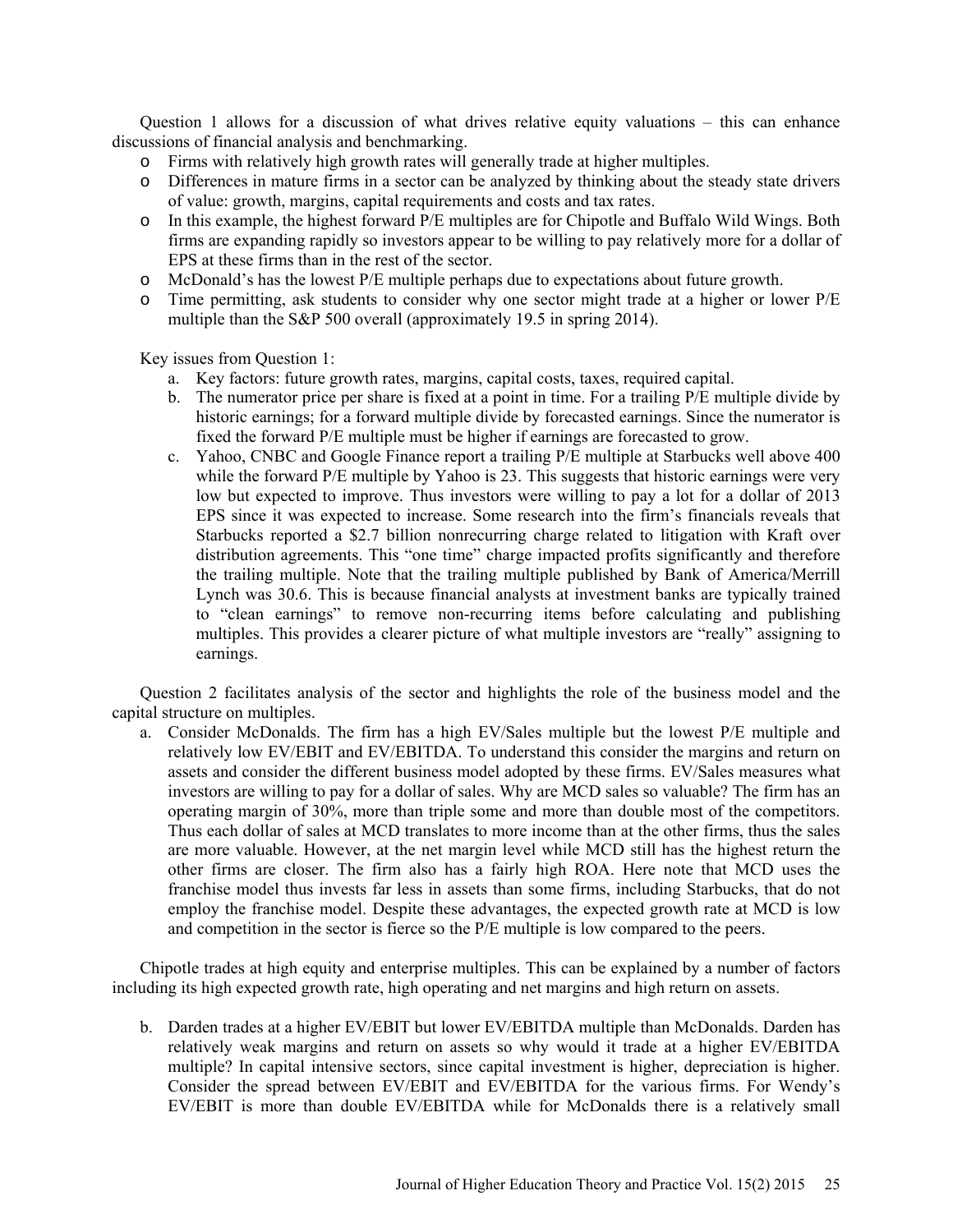difference. The difference is explained by the magnitude of depreciation and amortization (D&A). Both McDonalds and Yum Brands use a franchise model so the firms have low levels of assets and correspondingly lower depreciation and amortization. Darden, Starbucks and Cheesecake have relatively more fixed assets so higher levels of D&A. If firms use different depreciation methods EV/EBITDA multiples may facilitate comparison. Similarly in a sector where some firms have made acquisitions EV/EBITDA may be preferable since in the acquisition if assets are re-valued, depreciation rises relative to firms without acquisitions.

So how can we explain the large difference at Wendy's? Review the financial statements for 2013, and find the following comment on page 40 of the 2013 10K.

*"The Depreciation and amortization during 2013 includes accelerated depreciation of \$17.5 million and \$20.7 million on existing assets that were replaced in 2013 and will be replaced in 2014, respectively, as part of our Image Activation program. The increase in restaurant depreciation and amortization during 2013 also includes a \$6.4 million increase on new and reimaged Image Activation restaurants*."

The unusually high level of depreciation in 2013 explains the EV/EBIT versus EV/EBITDA multiples.

### **CONCLUSIONS**

Analysis of valuation multiples in conjunction with other firm information can enhance financial analysis and facilitate understanding of firm and sector dynamics. Since valuation multiples capture current market sentiment about the relationship between value and the value driver, we can analyze multiples across a sector to improve understanding of *why* companies in a sector are valued differently. The exercise of explaining why common multiples are similar or different across a set of peer firms can lead to insights not obvious when conducting traditional financial analysis.

#### **REFERENCES**

- Alford, A.W. (1992). The effect of the set of comparable firms on the accuracy of the price earnings valuation method. *Journal of Accounting Research*, vol. 30, no. 1, pp. 94-108.
- Cheng, C.S.A. McNamara, R. (2000). The valuation accuracy of the price-earnings and price-book benchmark valuation methods*. Review of Quantitative Finance and Accounting,* vol.15, pp. 349- 370.
- Liu, Jing, Doron Nissim & Jacob Thomas. (2002). Equity Valuation Using Multiples. *Journal of Accounting Research*, Volume 40, Issue 1, pp. 135-172, March 2002.
- Cooper, Ian and Leonardo Cordeiro. (2008). Optimal Equity Valuation Using Multiples: The Number of Comparable Firms. Accessed at http://papers.ssrn.com/sol3/papers.cfm?abstract\_id=1272349
- Lie, Erik and Heidi Lie. (2002). Multiples Used to Estimate Corporate Value. *Financial Analysts Journal*, March/April 2002, pp 1-11. Accessed at http://www.biz.uiowa.edu/faculty/elie/ValByMult.pdf.
- Fernandez, Pablo. (2002). *Valuation Methods and Shareholder Value Creation*. Elsevier Science.